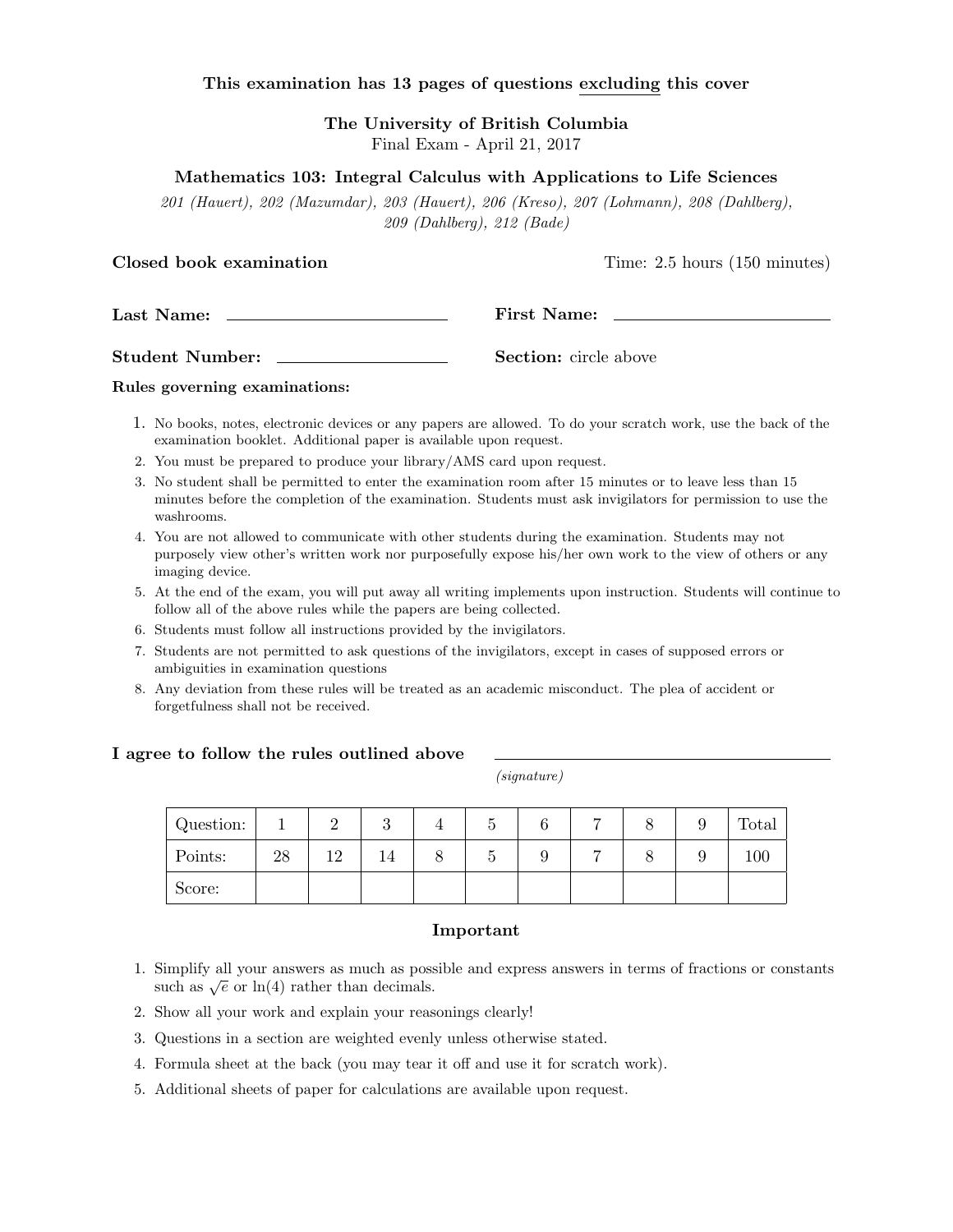# 1. Multiple-choice problems

(Full marks for correct answer. No partial marks.)

(a) (6 points) Given the following general terms  $a_n$ , determine whether the corresponding sequences  $\{a_n\}_{n\geq 1}$  are converging, diverging, monotone (increasing or decreasing) and/or bounded. Check all boxes that apply. (do not calculate the limit of converging sequences.)

|     |                             | convergent | divergent | monotone | bounded |
|-----|-----------------------------|------------|-----------|----------|---------|
|     | <i>i.</i> $\frac{1}{n^2}$   |            |           |          |         |
|     | <i>ii.</i> $(-1)^n + 1$ :   |            |           |          |         |
|     | <i>iii.</i> $-1 + 2^{-n}$ : |            |           |          |         |
| iv. | $\ln(n)$ :                  |            |           |          |         |

(b) (4 points) Determine whether the following series converge or diverge. Check appropriate box. (do not calculate the value of converging series.)

|             |                                                               | converging | diverging |
|-------------|---------------------------------------------------------------|------------|-----------|
| $\dot{i}$ . | $\infty$<br>$\sum_{\substack{n=1\\ \infty}} \overline{n^2}$ . |            |           |
| ii.         | $\overline{2}$ .<br>$\sim$ 1<br>$\stackrel{n=1}{\infty}$      |            |           |
| iii.        | $n^2$<br>n!<br>$\stackrel{n=1}{\infty}$                       |            |           |
| iv.         | $^{\prime}3n$<br>$n=0$                                        |            |           |

(c) (4 points) Determine whether the following integrals converge or diverge. Check appropriate box. (do not calculate the integrals.)

|     |                                                      | converging | diverging |
|-----|------------------------------------------------------|------------|-----------|
|     | <i>i.</i> $\int_0^1 \frac{1}{x^3} dx$ :              |            |           |
|     | <i>ii.</i> $\int_{e}^{\infty} \frac{1}{x(x+1)} dx$ : |            |           |
|     | iii. $\int_1^\infty \frac{\sqrt{\ln(x)}}{x^2} dx$    |            |           |
| iv. | $\int_{1}^{\infty} \frac{\sqrt{x^3+1}}{x^2} dx:$     |            |           |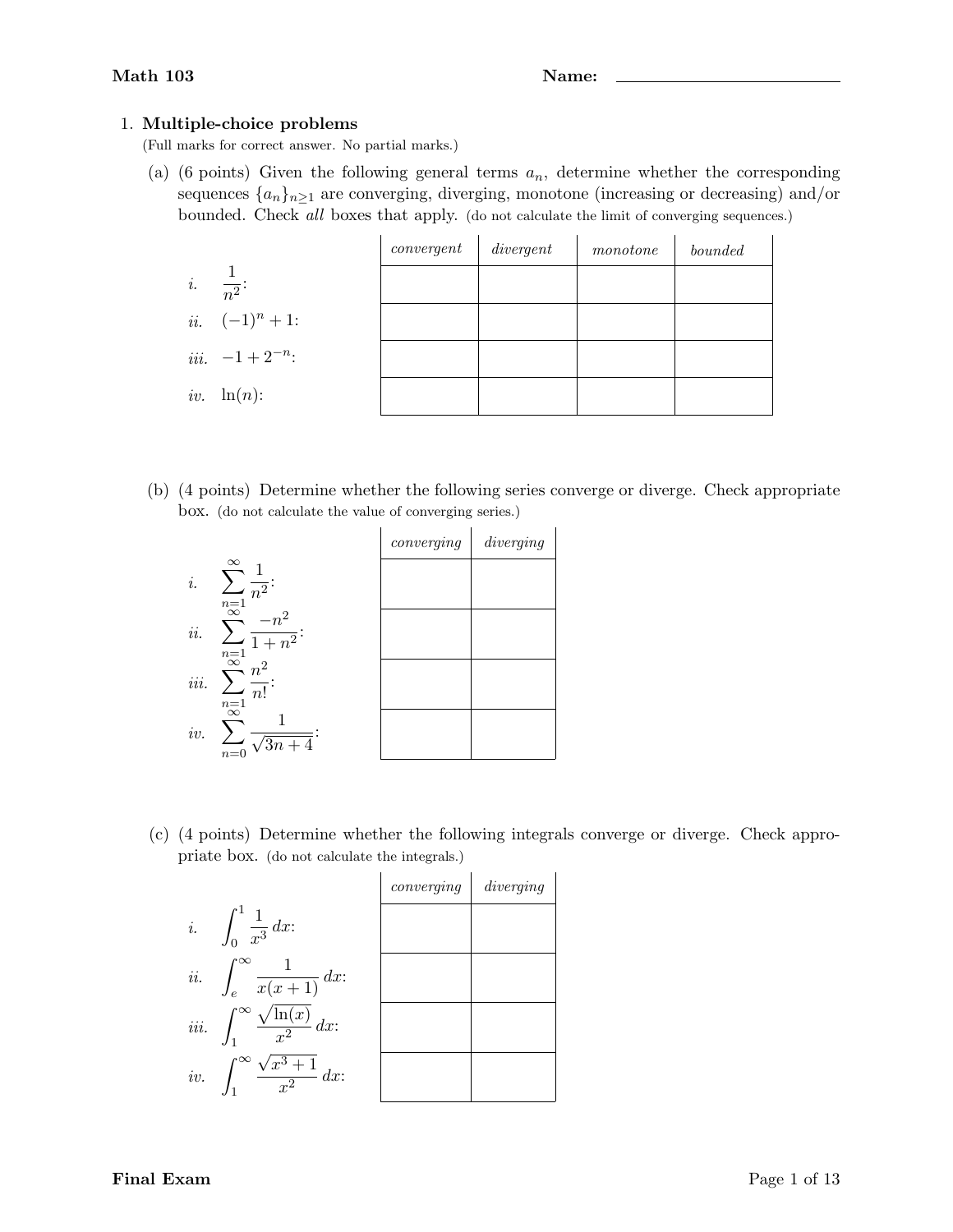(d) (4 points) For each graph  $(i)$  and  $(ii)$  identify the graph  $(A-D)$ , which depicts its antiderivative  $A(x) = \int_a^x f(t) dt$  and determine a consistent starting point a of the integral.

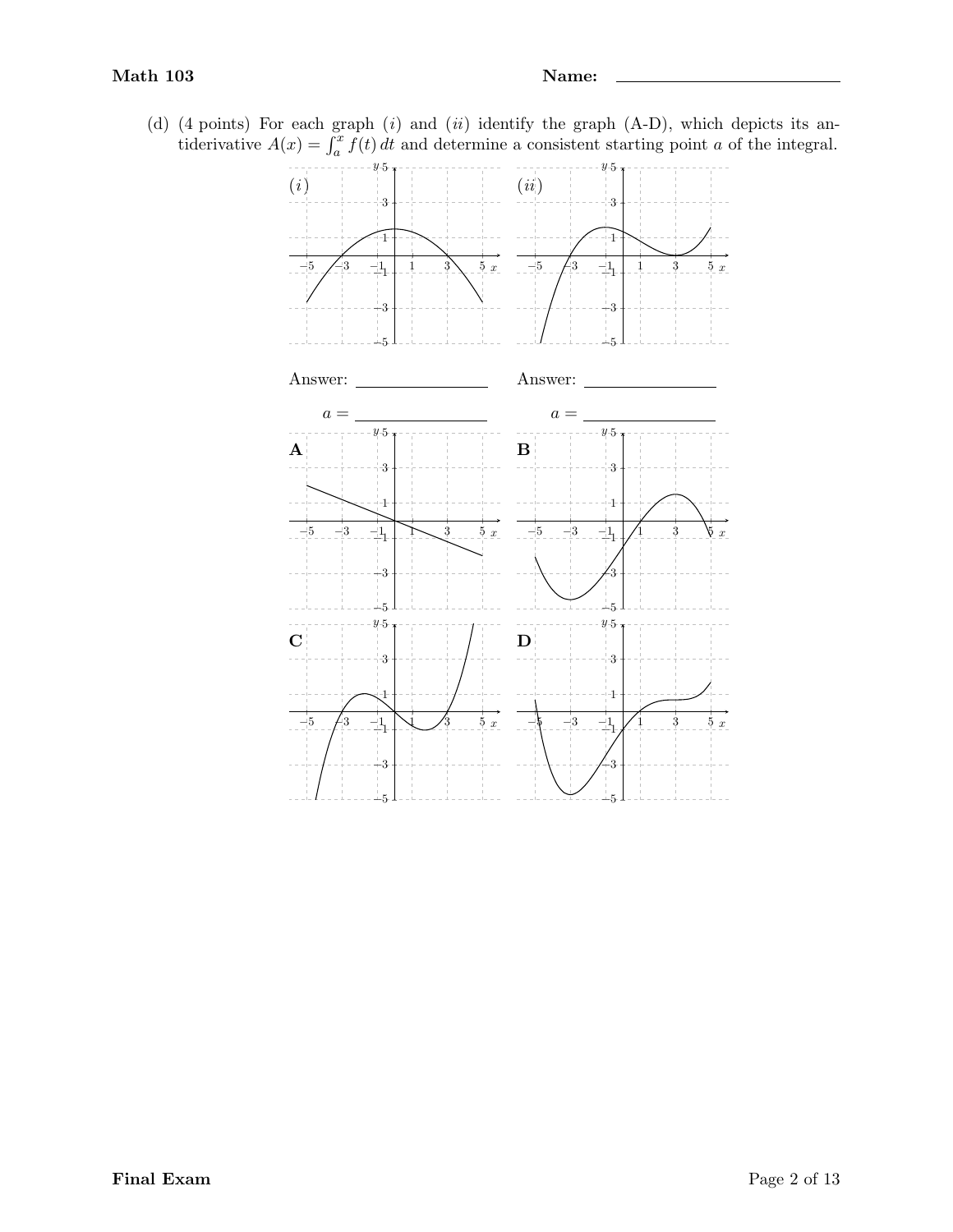(e) (4 points) Plots (A-D) depict probability density functions,  $pdf's$ , for  $-\infty < x < \infty$  at the same scale. List  $all\ pdf$ 's that satisfy the following criteria:  $(\bar{x}$  denotes the mean and  $x_{\text{med}}$  the median)



- (f) (6 points) Consider the differential equation  $\frac{dy}{dt} = 4t\sqrt{y}$ . Check all solutions in the following list. (Note: different solutions refer to different initial conditions/values.)
	- i.  $y(t) = t^4$  is a solution
	- ii.  $y(t) = t^4 + 4t^2 + 4$  is a solution
	- iii.  $y(t) = t^2$  is a solution

| true | false |
|------|-------|
|      |       |
|      |       |
|      |       |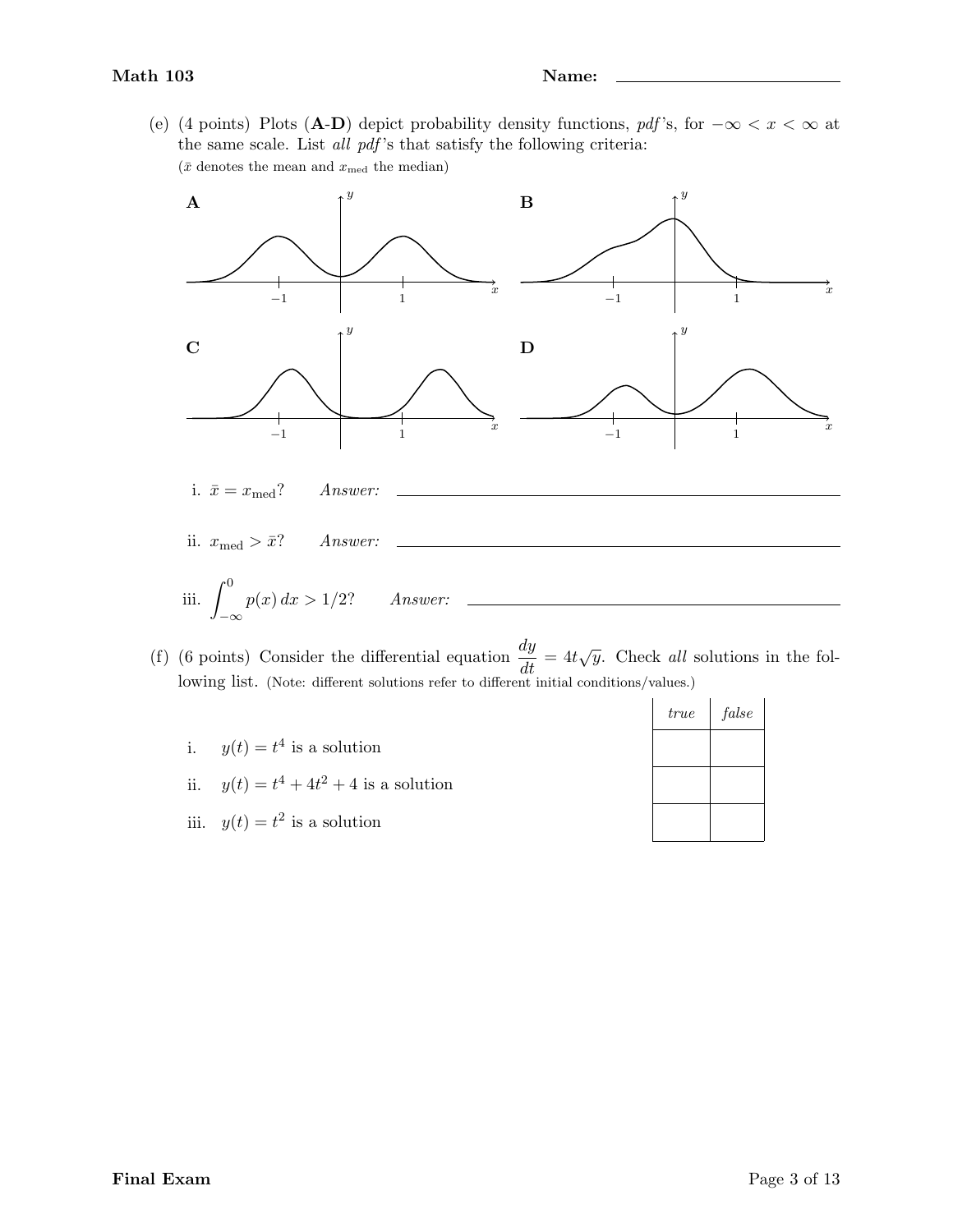# 2. Short-answer-problems

(Full marks for correct answer. Work must be shown for partial marks. Simplify your answers.)

(a) (4 points) Write the following in  $\sum$ -notation:

i. 
$$
1 + 2 + \frac{9}{4} + \frac{16}{8} + \frac{25}{16} + \frac{36}{32} =
$$

ii.  $1 - 2 + 16 - 2^9 + 2^{16} =$ 

(b) (4 points) Consider the functions  $A_i(x)$  and calculate their derivatives  $A'_i(x) = \frac{dA_i(x)}{dx}$ .

i. 
$$
A_1(x) = \int_0^x e^{-y^2} dy
$$
,  $A'_1(x) =$ 

ii. 
$$
A_2(x) = \int_{e^{-x}}^{e^x} \frac{1}{\ln y} dy
$$
,  $A'_2(x) =$ 

(c) (4 points) Evaluate 
$$
I = \int_0^{\pi} f(x)f'(x) dx
$$
 using  $f(0) = \sqrt{2}$ ,  $f(\pi) = 2\pi$ .  
(Work must be shown for full marks.)

ANSWER:  $I =$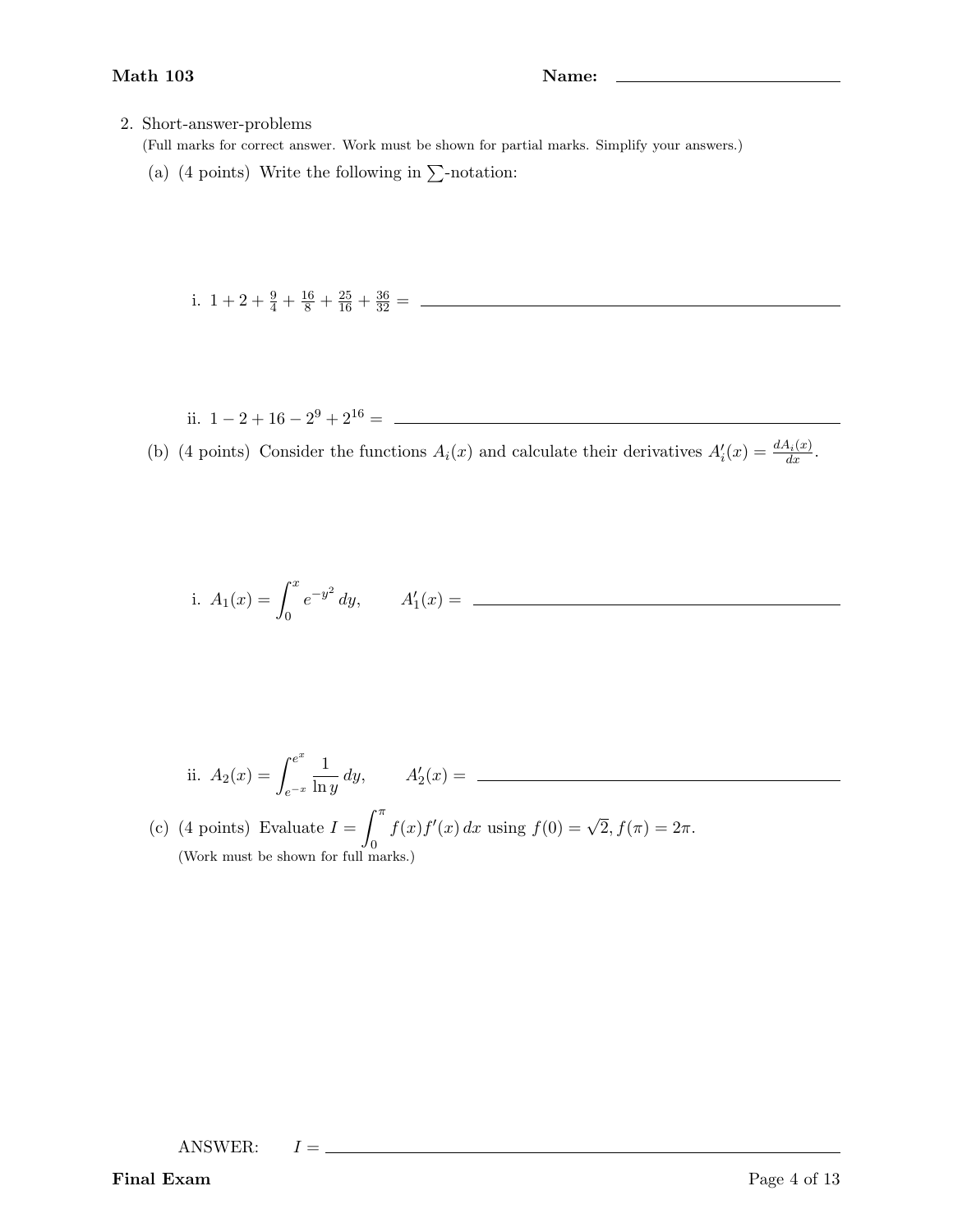### Math 103 Name: 2008 Name: 2008 Name: 2008 Name: 2008 Name: 2008 Name: 2008 Name: 2008 Name: 2008 Name: 2008 Name: 2008 Name: 2008 Name: 2008 Name: 2008 Name: 2008 Name: 2008 Name: 2008 Name: 2008 Name: 2008 Name: 2008 Name

3. Calculate the following integrals: (Work must be shown for full marks. Simplify your answers.)<br> $\int$  (  $\sqrt{2}$  +  $\int$  =  $\int$  =  $\int$  =  $\int$  =  $\int$  =  $\int$  =  $\int$  =  $\int$  =  $\int$  =  $\int$  =  $\int$  =  $\int$  =  $\int$  =  $\int$  =  $\int$  =  $\int$  =  $\int$  =  $\int$  =  $\int$  =  $\int$  =  $\int$ 

(a) (3 points) 
$$
I_1 = \int \frac{\sin(\sqrt{x})}{\sqrt{x}} dx
$$

ANSWER: I<sup>1</sup> =

(b) (3 points) 
$$
I_2 = \int y \ln(3y) \, dy
$$

ANSWER: I<sup>2</sup> =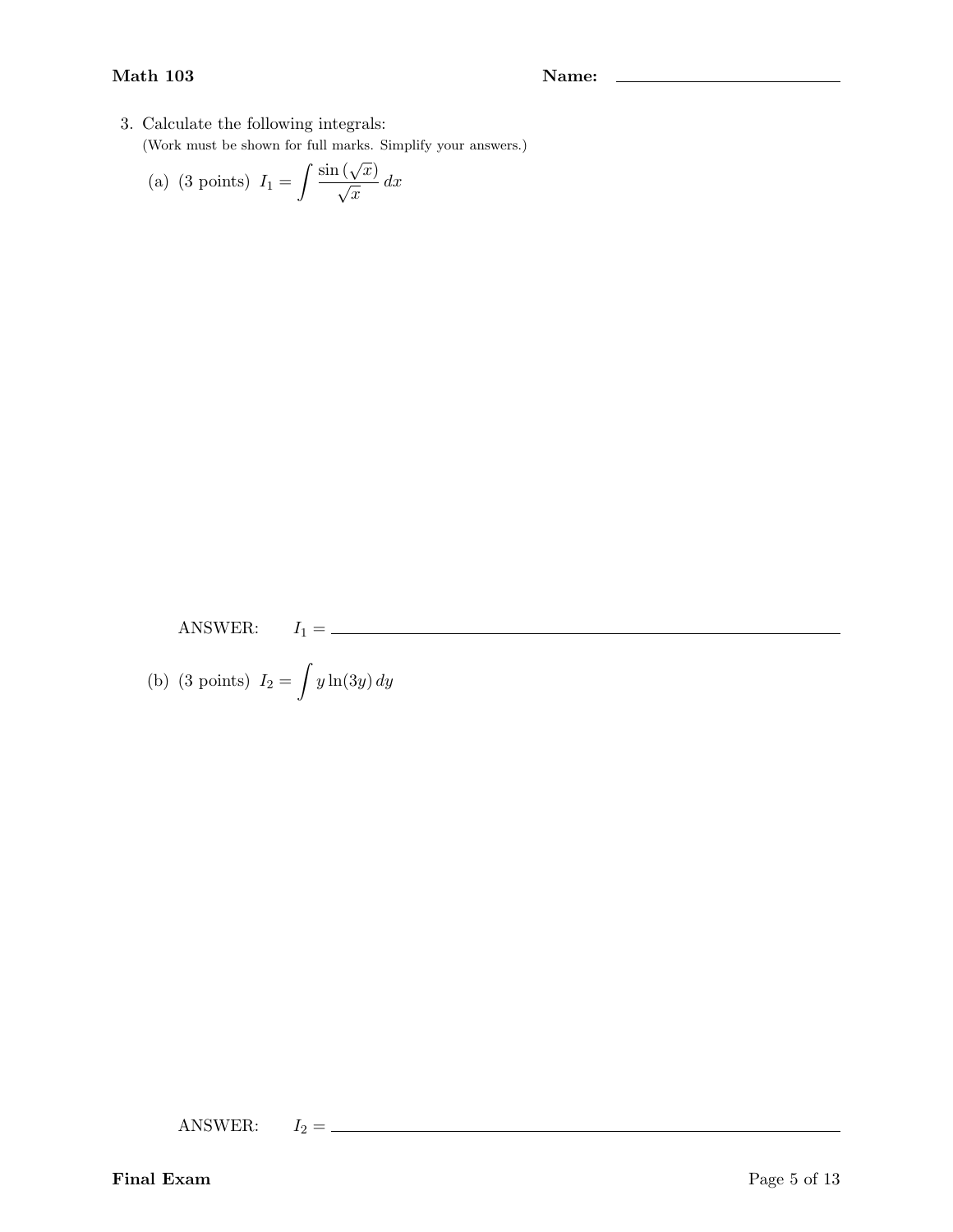Math 103 Name: 2008 Name: 2008 Name: 2008 Name: 2008 Name: 2008 Name: 2008 Name: 2008 Name: 2008 Name: 2008 Name: 2008 Name: 2008 Name: 2008 Name: 2008 Name: 2008 Name: 2008 Name: 2008 Name: 2008 Name: 2008 Name: 2008 Name

(c) (4 points) 
$$
I_1 = \int_1^2 \frac{1}{x^2} \cos\left(\frac{\pi}{x}\right) dx
$$

ANSWER: I<sup>3</sup> =

(d) (4 points)  $I_2 = \int_{0}^{\frac{\pi}{4}}$ 0  $\sin^3 y$  $\frac{\sin y}{\cos^2 y} dy$ 

ANSWER: I<sup>4</sup> =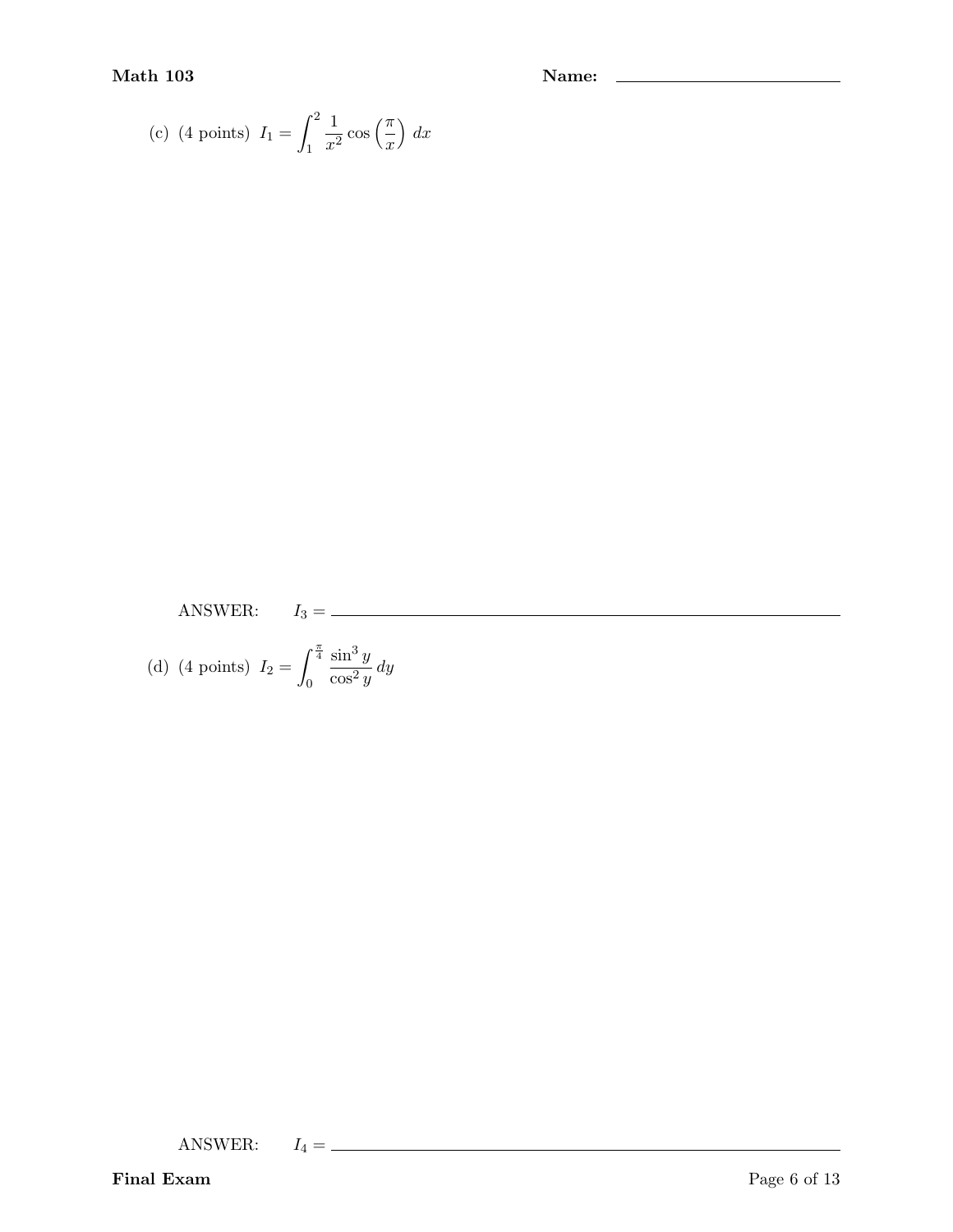4. (8 points) Find all x such that the series  $\sum_{n=1}^{\infty}$  $n=1$  $(n-1)^2(x^2-1)^n$  $\frac{3^n n}{3^n n}$  converges? (Work must be shown for full marks.)

ANSWER:

Final Exam Page 7 of 13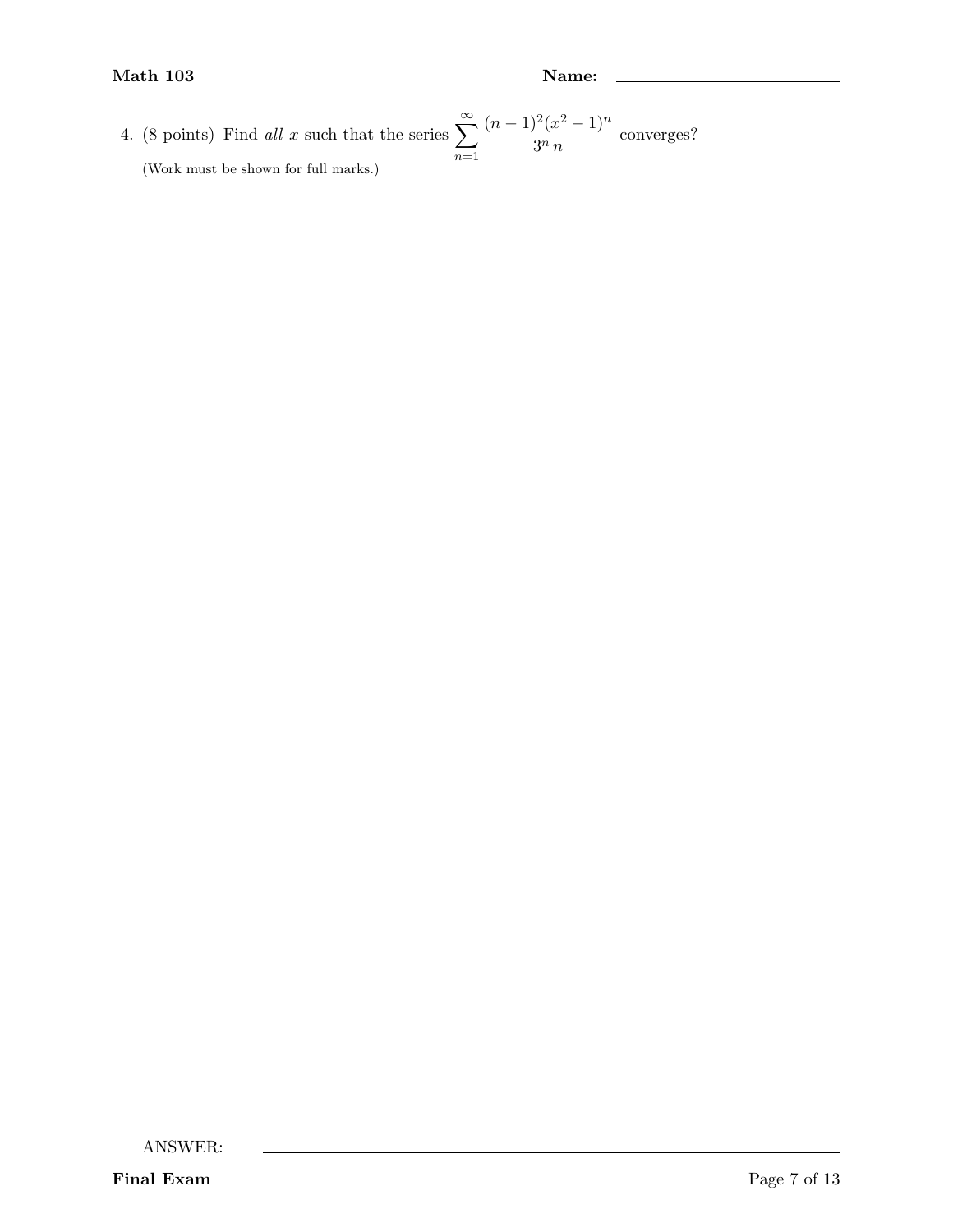5. (5 points) In a petri dish with a radius of  $r = 3$  cm scientists placed a bacteria killing agent along a diameter. They found the density of bacteria,  $\rho(x)$ , increased with distance x cm from the diameter according to  $\rho(x) = kx$  bacteria/cm<sup>2</sup> for some constant k. Determine the total population size of bacteria,  $N$ , in the petri dish.



ANSWER:  $N =$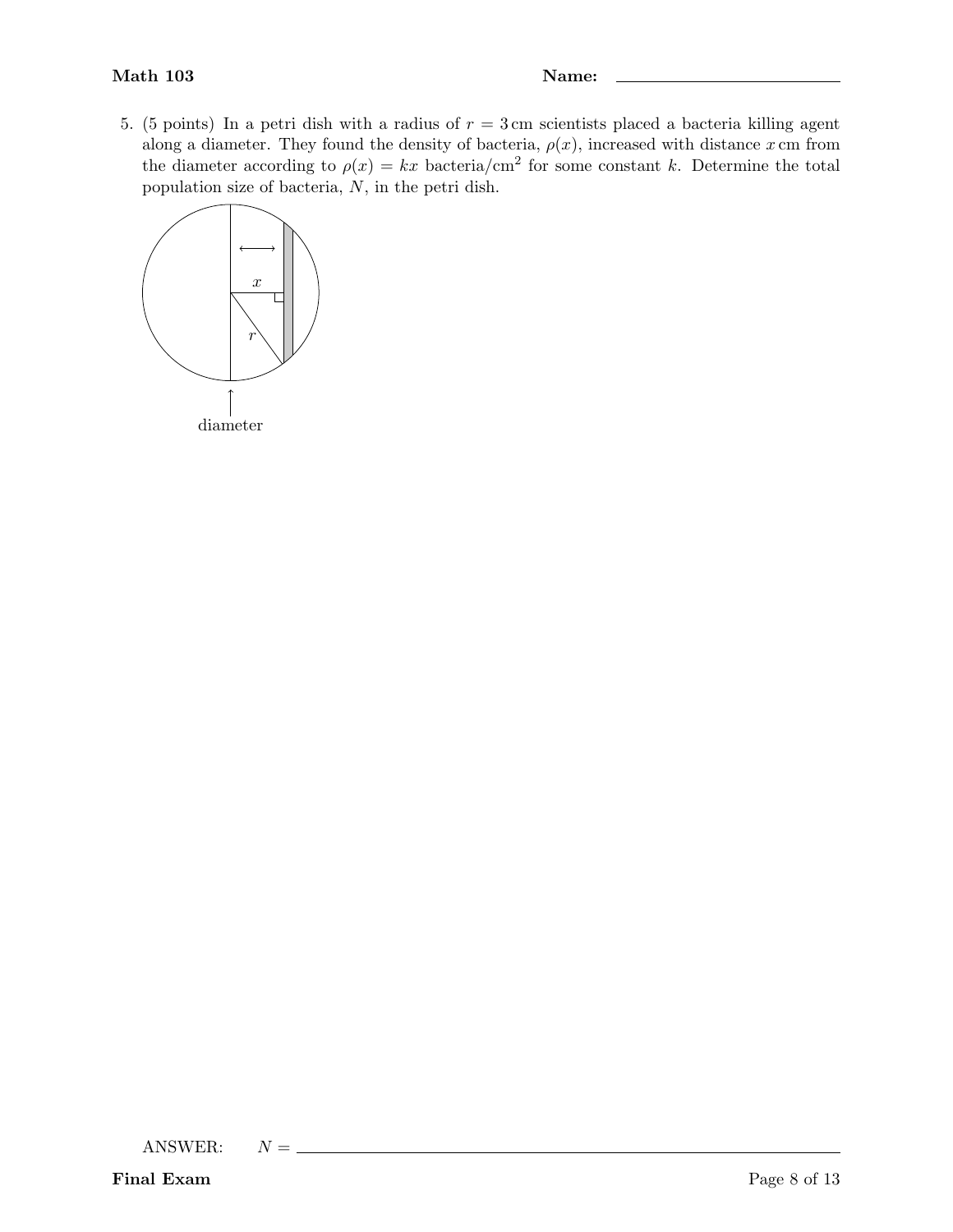- 6. Consider the function  $y = f(x) = x^{-\frac{3}{2}} 1$ . (Work must be shown for full marks.)
	- (a) (4 points) Calculate the area, A, bounded by the x-axis, y-axis and  $y = f(x)$  (shaded area in figure) or show that it does not exist.
	- (b)  $(5 \text{ points})$  Calculate the volume of the solid of revolution,  $V$ , obtained by rotating the above area (shaded area in figure) around the y-axis or show that it does not exist.



ANSWER:  $A = \_$ 

Final Exam Page 9 of 13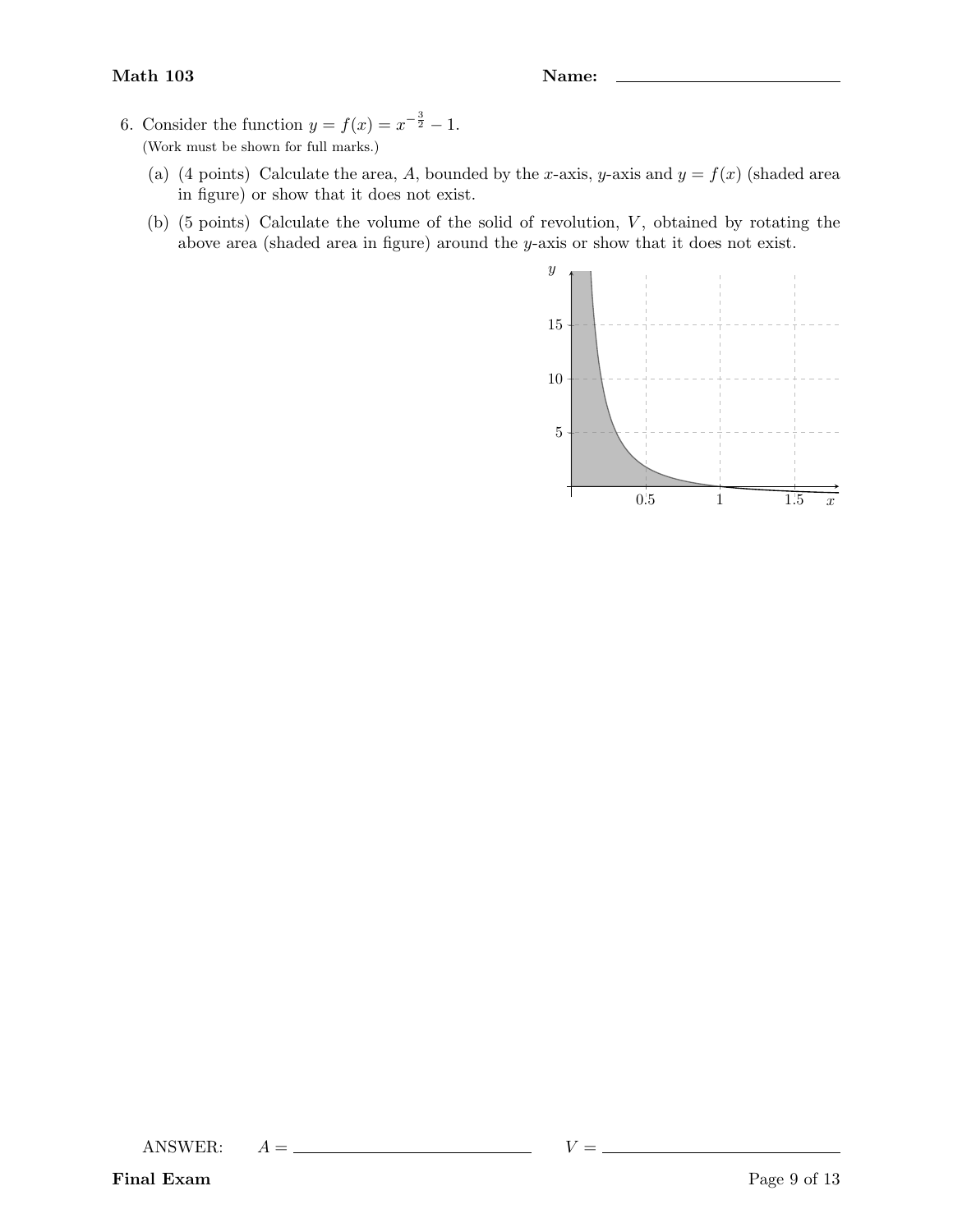7. The figure below shows the graph  $y = f(x)$  and the diagonal  $y = x$  (dashed line).



Use this plot to answer the following questions:

- (a) (2 points) Clearly mark and label all fixed points of the iterated map  $a_{n+1} = f(a_n)$ .
- (b) (3 points) Determine the stability of each fixed point. (Explain your reasoning.)

(c) (2 points) Use the plot above to draw cobwebs with at least three steps (or until the trajectory exits the graph) for each of the two initial values  $a_0 = A$ , and B.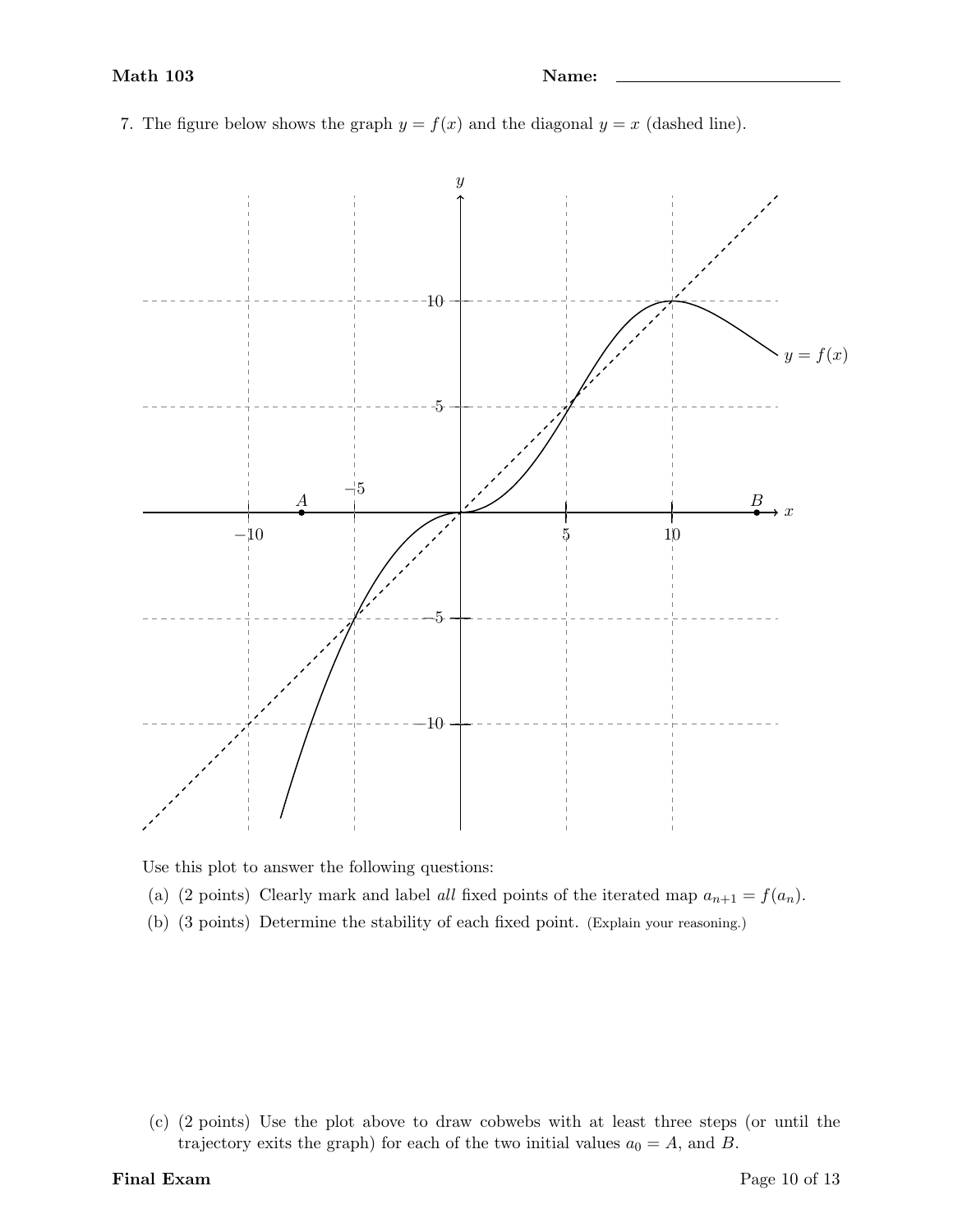8. Suppose the Taylor series  $y = \sum_{n=1}^{\infty}$  $n=0$  $a_n x^n$  solves the differential equation  $\frac{dy}{dx} + 2y = x^2$  with the initial condition  $y(0) = 4$ .

(Work must be shown for full marks.)

(a) (6 points) Calculate the first four coefficients  $a_0$ ,  $a_1$ ,  $a_2$  and  $a_3$ .

ANSWER: a<sup>0</sup> = a<sup>1</sup> = a<sup>2</sup> = a<sup>3</sup> = (b) (2 points) Find the recursive relation  $a_n = f(a_{n-1})$  for  $n \ge 4$ .

ANSWER:  $a_n = \_$ 

(c) (optional 2 bonus points – save for last) Find the closed formula  $a_n = f(n)$  for  $n \ge 4$ .

ANSWER:  $a_n = \_$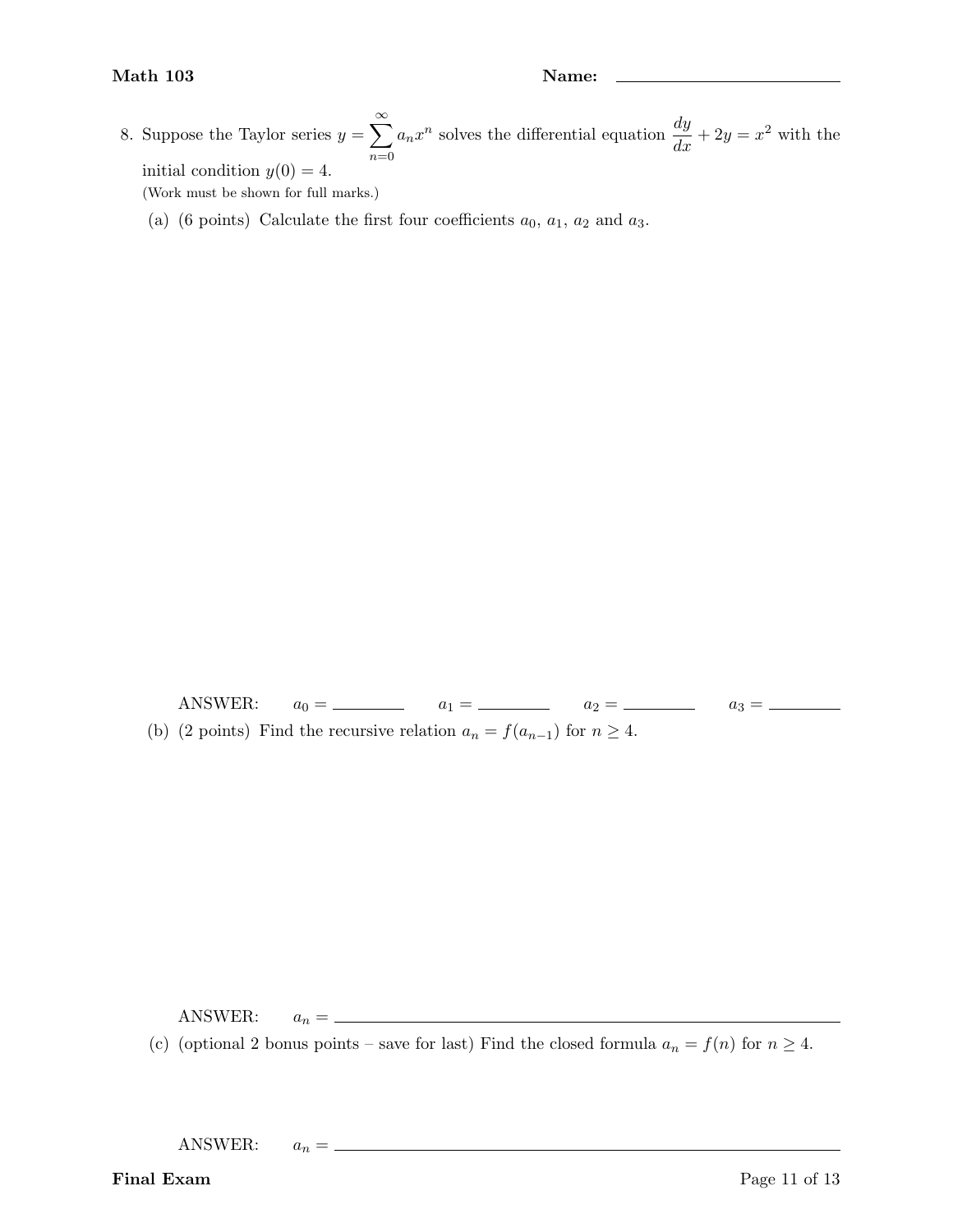9. The probability density function  $(pdf)$  for the mortality of a jellyfish  $(Turritopsis\,\,)$ ,  $p(x)$ , at age x is given by

$$
p(x) = \frac{2}{\pi} \frac{1}{1 + x^2},
$$

for  $0 \leq x < \infty$ .

(a) (2 points) Find the probability,  $C(x)$ , that a jellyfish dies before reaching the age x.

ANSWER: C(x) =

(b) (2 points) Find the median mortality,  $x_{\text{med}}$ .

ANSWER: xmed =

(c) (3 points) Find the mean mortality,  $\bar{x}$ . (Setup and evaluate the improper integral for the mean mortality.)

ANSWER: ¯x =

(d) (1 point) Consider a large colony of Turritopsis dohrnii jellyfish. After how many years do we expect that half of the animals of the original colony have died? (Circle correct answer.)

(i) 1 Year (ii) 2 Years (iii)  $\frac{\pi}{2}$  Years  $(iv)$  2π Years (v) Never

(i) True (ii) False

Final Exam Page 12 of 13

<sup>(</sup>e) (1 point) The average lifespan of any single jellyfish is arbitrarily long. (Circle correct answer.)